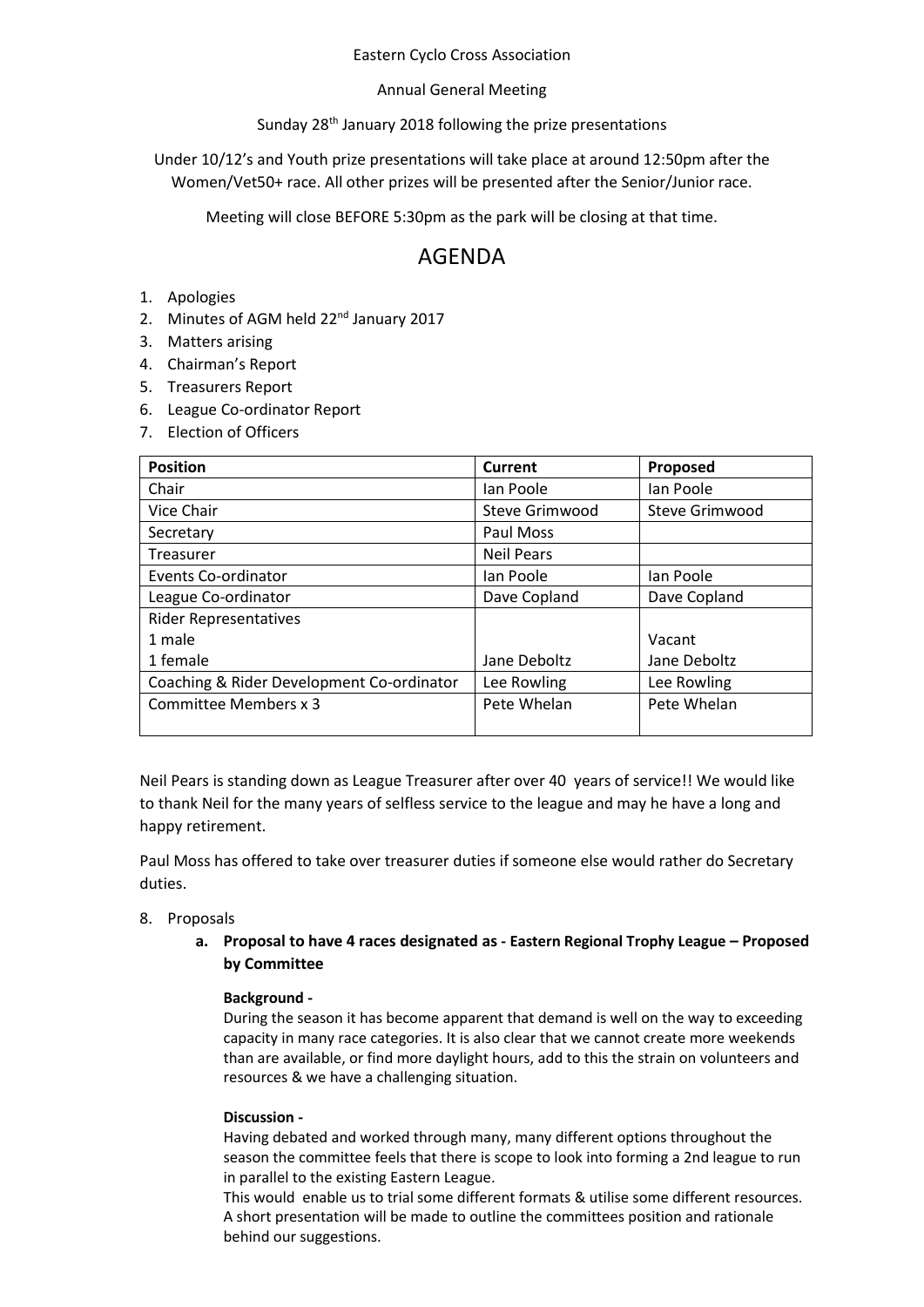### **Proposal -**

For the 2018/19 season an additional - Eastern Regional Trophy League will be introduced consisting of 4 Category A Events to be run on Sundays not clashing with any Major Events.

These will not include an Under 12's Race, but may include under 12's coaching Activity's run on separate areas. They will however include a separate race for Vet 60+ and Women 16+

- **b. Proportional points system based on rider numbers - Proposed by Jason Warre**. My main concern is the results when the field numbers are down, so the results are higher for those that do race. (e.g. that horrible snow weekend, when lots of people tried to get to race but could not get there), this changes the average scores for riders, so I wanted to explore a changing results system based on the number of riders per race.
- **c. Proposal to use an alternative event entry system to that provided by BC - Proposed by James Lucas –** This was discussed at committee and felt that a bespoke entry system provided by James' company is more a matter for the committee to discuss as part of League admin rather than a rule proposal. Committee would like to propose though that we change the date that events open to 7am on Monday, have a 3 week entry window and close entries at 12pm on the Monday before the race weekend. Entries will also not be auto accepted and organisers will accept riders en-bloc once a week based on entry time up to the maximum field then riders automatically go on to a reserve list.

## d. **Under 10 Gridding – Proposed by Leon Thompson**

It is important to recognise that there are four race categories in the U10 race, and the riders are very conscious of who they are really racing against.

The categories for U10 are:

U10 Boy U10 Girl U8 Boy U8 Girl **Gridding** 

Grid the riders either in sub category rows or in a 4-box. The proposed solution allows races to exist within a race, which is not the current situation, although it is the intention

#### **e. Under 10 Points – Proposed by Leon Thompson**

Currently we give points in order of the finishing riders of each Under 10 race, regardless of sub category.

The fairer way to give points would be per sub category, using the same system used today for the overall U10 category i.e. 100 points for a sub category win, meaning we would have four sub category winners per U10 race, which aligns to the podium presentations.

# **f. Under 10 Late Course Changes – Proposed by Leon Thompson**

There should not be a course change after 10 minutes before the race. If there is, the riders should be taken to the changed part of the course and given a chance to ride that section for a maximum of 5 minutes, regardless of the programme schedule (on grounds of safety).